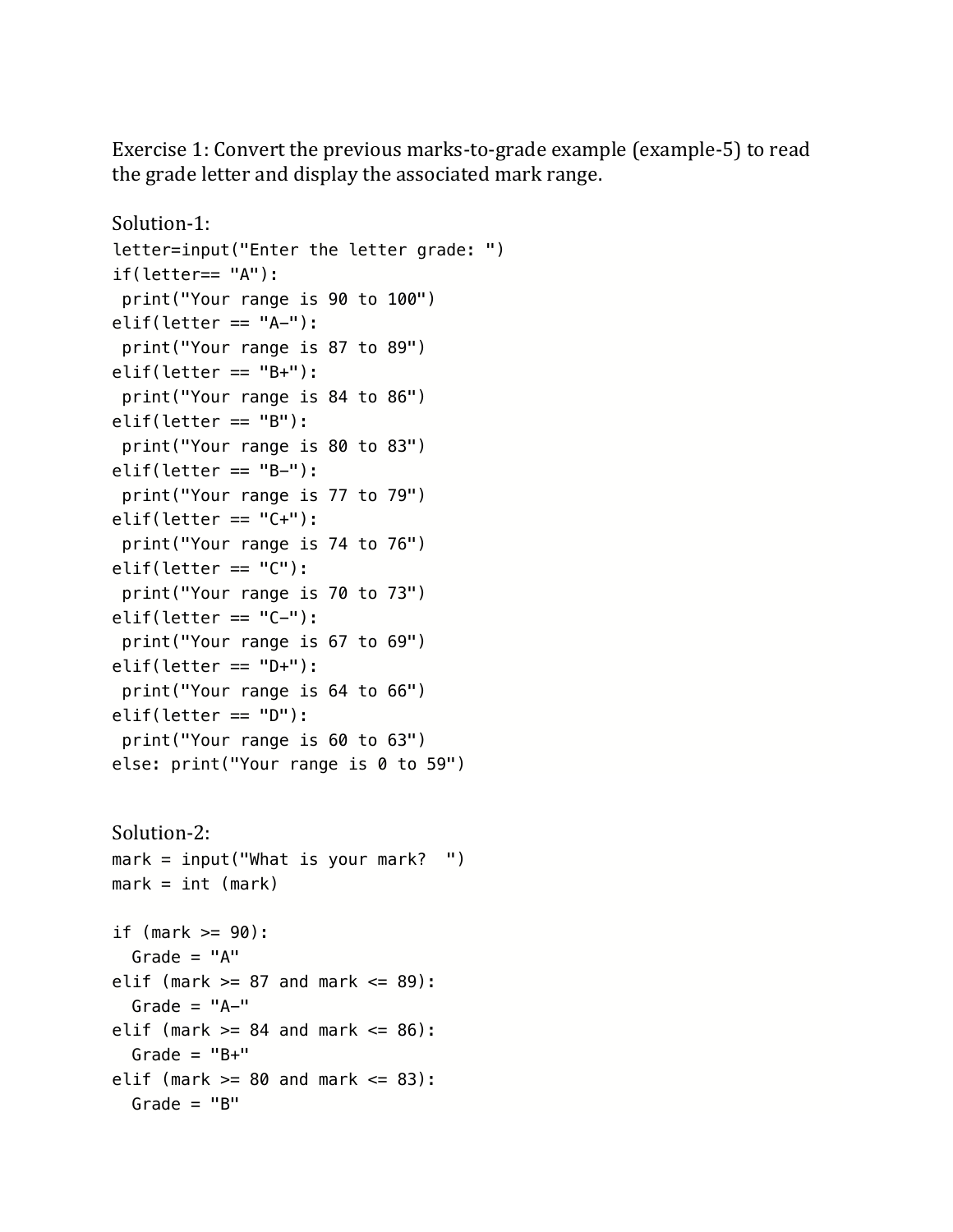```
elif (mark >= 77 and mark <= 79):
 Grade = "B-"elif (mark >= 74 and mark <= 76):
 Grade = "C+"elif (mark >= 70 and mark <= 73):
 Grade = "C"elif (mark >= 67 and mark <= 69):
 Grade = "C-"elif (mark >= 64 and mark <= 66):
 Grade = "D+"elif (mark >= 60 and mark <= 63):
 Grade = "D"else:
 Grade = "F"print ("Your grade is : " + Grade)
```
Exercise 2: Modify the above example to display the Grade Point Average (GPA) based on the mark.

```
mark = input("What is your mark? ")
mark = int (mark)if (mark >= 90 and mark <= 100):
 GPA = "4"elif (mark >= 87 and mark <= 89):
 GPA = "3.7"elif (mark >= 84 and mark <= 86):
 GPA = "3.3"elif (mark >= 80 and mark <= 83):
 GPA = "3"elif (mark >= 77 and mark <= 79):
 GPA = "2.7"elif (mark >= 74 and mark <= 76):
 GPA = "2.3"elif (mark >= 70 and mark <= 73):
 GPA = "2"elif (mark >= 67 and mark <= 69):
 GPA = "1.7"elif (mark >= 64 and mark <= 66):
```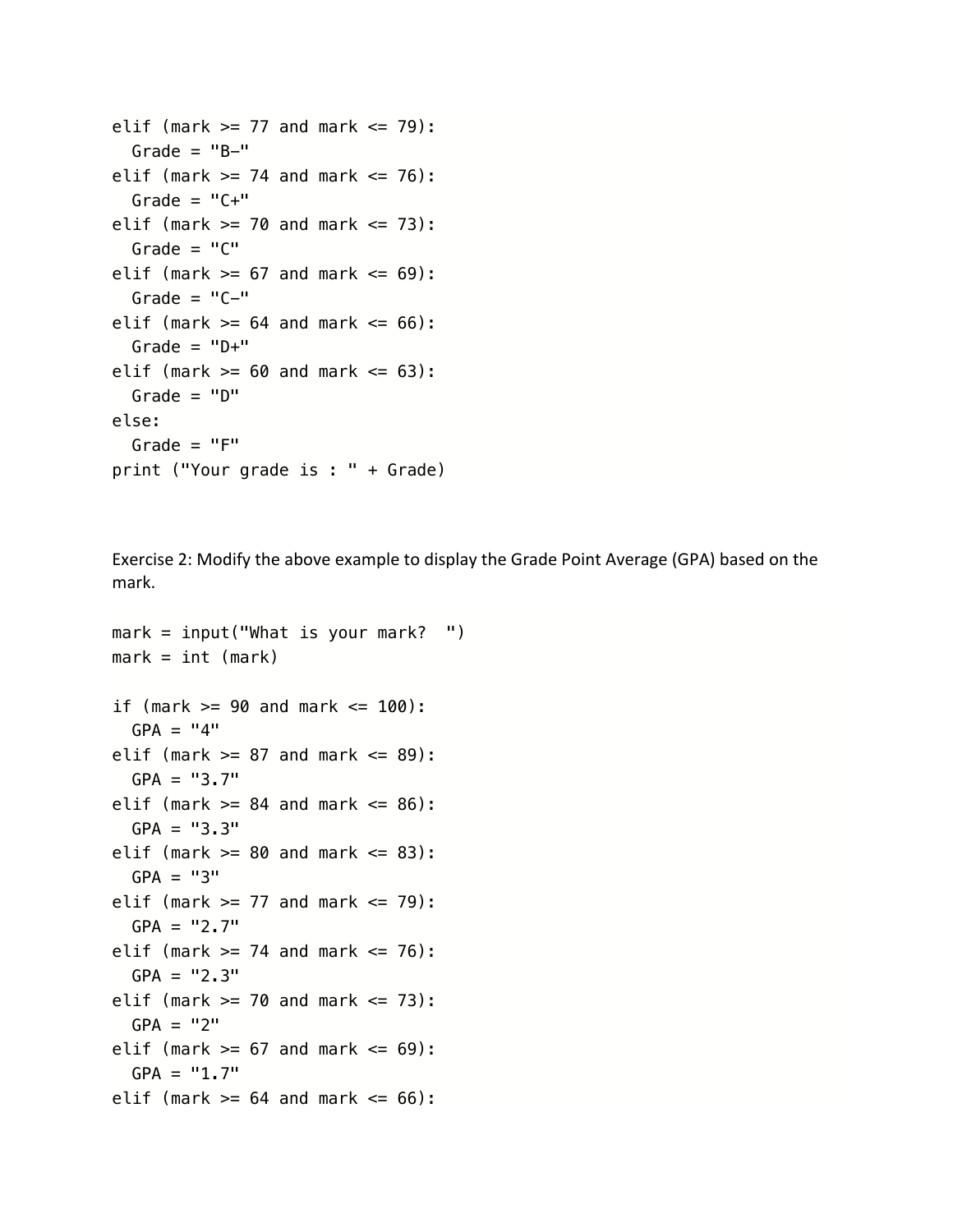```
GPA = "1.3"elif (mark >= 60 and mark <= 63):
 GPA = "1"else:
 GPA = "0"print ("Your grade point is : " + GPA)
```
Exercise 3: Modify the above program to allow the student to enter the marks for 5 courses and calculate the semester average and GPA.

```
Mark 1 = input("What is your first mark? ")Mark 1 = int (Mark 1)
Mark 2 = input("What is your second mark? ")Mark_2 = int (Mark_2)Mark_3 = input("What is your third mark?")Mark 3 = int (Mark 3)
Mark 4 = input("What is your fourth mark? ")Mark 4 = int (Mark 4)
Mark-5 = input("What is your fifth mark? ")
Mark_5 = int (Mark_5)Average\_mark = (Mark_1 + Mark_2 + Mark_3 + Mark_4 + Mark_5)/5print("Your Average mark is: ", Average_mark)
if (Average mark >= 90 and Average mark <= 100):
  GPA = "4"elif (Average_mark >= 87 and Average_mark <= 89):
  GPA = "3.7"elif (Average_mark >= 84 and Average_mark <= 86):
  GPA = "3.3"elif (Average_mark >= 80 and Average_mark <= 83):
  GPA = "3"elif (Average_mark >= 77 and Average_mark <= 79):
  GPA = "2.7"elif (Average_mark >= 74 and Average_mark <= 76):
  GPA = "2.3"
```